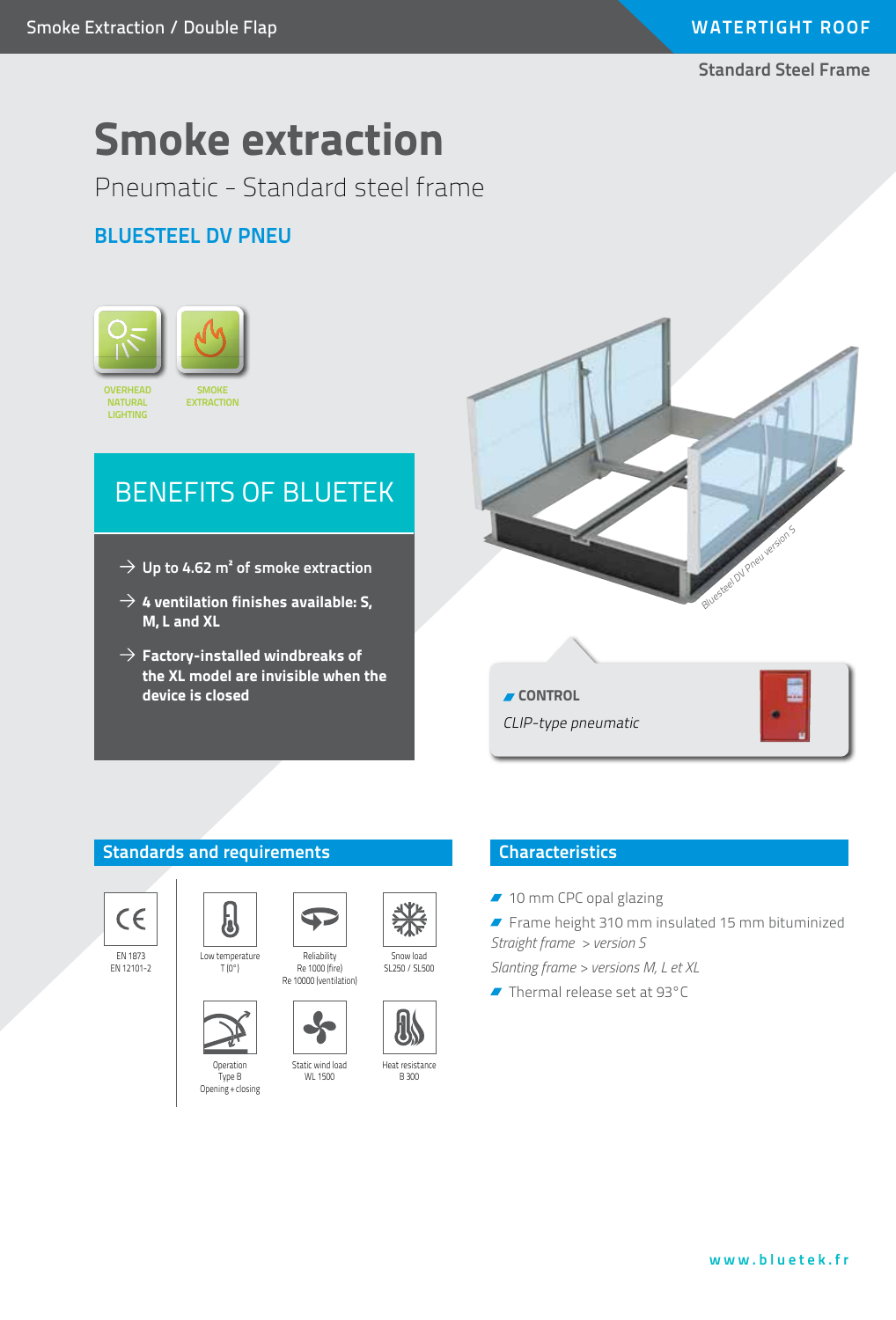### **Smoke Extraction | Pneumatic - Standard Steel Frame BluesteEL DV PNEU**

#### **Technical characteristics**

|                            | ŋ                             |                              |                               |                                  |                          |                          |                          |                                 |                       |                       |                                           |                       |                      |                       |                      |  |
|----------------------------|-------------------------------|------------------------------|-------------------------------|----------------------------------|--------------------------|--------------------------|--------------------------|---------------------------------|-----------------------|-----------------------|-------------------------------------------|-----------------------|----------------------|-----------------------|----------------------|--|
| Measurements               |                               |                              | Performance                   |                                  |                          |                          |                          | Characteristics                 |                       |                       |                                           |                       |                      |                       |                      |  |
| <b>Commercial</b><br>Light |                               |                              | Av                            | Aa                               |                          |                          |                          | <b>Operating pressure (bar)</b> |                       |                       | Total volume of the jacks in litres $(L)$ |                       |                      |                       |                      |  |
|                            | measurements<br>(Roof cavity) | measurements<br>(top cavity) | (geo-<br>metrical             | (useable area) in m <sup>2</sup> |                          |                          | CPC 10, 16               |                                 | CAIS <sup>(1)</sup>   |                       | CAIS <sup>(1)</sup><br>CPC 10, 16         |                       |                      |                       |                      |  |
|                            | L/W in cm                     | L x W in cm                  | surface)<br>in m <sup>2</sup> | $\mathsf{S}$                     | M                        | L                        | <b>XL</b>                | SL 250 <sup>(2)</sup>           | SL 500 <sup>(2)</sup> | SL 250 <sup>(2)</sup> | SL500 <sup>(2)</sup>                      | SL 250 <sup>(2)</sup> | SL500 <sup>(2)</sup> | SL 250 <sup>(2)</sup> | SL500 <sup>(2)</sup> |  |
|                            | 160/160                       | 160 x 160                    | 2.56                          | 1.36                             |                          |                          |                          | 10                              | 15                    | 10                    | 15                                        | 0.92                  | 0.92                 | 0.92                  | 0.92                 |  |
|                            | 170/170                       | 170 x 170                    | 2.89                          | 1.50                             |                          |                          |                          | 10                              | 15                    | 15                    | 20                                        | 0.92                  | 0.92                 | 0.92                  | 0.92                 |  |
|                            |                               | 160 x 160                    |                               |                                  | 1.91                     | 1.97                     | 2.08                     | 10                              | 15                    | 10                    | 15                                        | 0.92                  | 0.92                 | 0.92                  | 0.92                 |  |
|                            | 180/180                       | 180 x 180                    | 3.24                          | 1.62                             | —                        | —                        | —                        | 10                              | 20                    | 15                    | 20                                        | 0.92                  | 0.92                 | 0.92                  | 0.92                 |  |
|                            |                               | 170 x 170                    |                               |                                  | 2.14                     | 2.20                     | 2.37                     | 10                              | 15                    | 15                    | 20                                        | 0.92                  | 0.92                 | 0.92                  | 0.92                 |  |
|                            | 190/190                       | 190 x 190                    | 3.61                          | 1.84                             | $\overline{\phantom{0}}$ | $\overline{\phantom{0}}$ |                          | 15                              | 20                    | 15                    | 24                                        | 0.90                  | 0.90                 | 0.90                  | 0.90                 |  |
|                            |                               | 180 x 180                    |                               |                                  | 2.38                     | 2.49                     | 2.67                     | 10                              | 20                    | 15                    | 20                                        | 0.92                  | 0.92                 | 0.92                  | 0.92                 |  |
|                            | 200/200                       | 200 x 200                    | 4.00                          | 2.04                             |                          | -                        |                          | 15                              | 24                    | 20                    | 26                                        | 0.90                  | 0.90                 | 0.90                  | 0.90                 |  |
|                            |                               | 190 x 190                    |                               |                                  | 2.68                     | 2.76                     | 3.00                     | 15                              | 20                    | 15                    | 24                                        | 0.90                  | 0.90                 | 0.90                  | 0.90                 |  |
|                            | 210/210                       | 210 x 210                    | 4.41                          | 2.25                             |                          | -                        |                          | 20                              | 20                    | 22                    | 22                                        | 0.90                  | 1.40                 | 0.90                  | 1.40                 |  |
|                            |                               | 200 x 200                    |                               |                                  | 2.95                     | 3.04                     | 3.26                     | 15                              | 24                    | 20                    | 26                                        | 0.90                  | 0.90                 | 0.90                  | 0.90                 |  |
|                            | 220/220                       | 220 x 220                    | 4.84                          | 2.47                             | $\overline{\phantom{0}}$ |                          |                          | 20                              | 22                    | 24                    | 26                                        | 0.90                  | 1.40                 | 0.90                  | 1.40                 |  |
|                            |                               | 210 x 210                    |                               |                                  | 3.19                     | 3.34                     | 3.53                     | 20                              | 20                    | 22                    | 22                                        | 0.90                  | 1.40                 | 0.90                  | 1.40                 |  |
|                            | 120/200                       | 120 x 200                    | 2.40                          | 1.37                             |                          |                          |                          | 10                              | 15                    | 10                    | 20                                        | 0.68                  | 0.68                 | 0.68                  | 0.68                 |  |
|                            | 120/220                       | 120 x 220                    | 2.64                          | 1.50                             |                          |                          |                          | 10                              | 20                    | 15                    | 20                                        | 0.68                  | 0.68                 | 0.68                  | 0.68                 |  |
|                            | 120/240                       | 120 x 240                    | 2.88                          | 1.64                             |                          |                          |                          | 10                              | 20                    | 15                    | 20                                        | 0.68                  | 0.68                 | 0.68                  | 0.68                 |  |
|                            | 120/250                       | 120 x 250                    | 3.00                          | 1.71                             |                          | -                        | —                        | 10                              | 20                    | 15                    | 20                                        | 0.68                  | 0.68                 | 0.68                  | 0.68                 |  |
|                            | 120/300                       | 120 x 300                    | 3.60                          | 2.05                             |                          |                          |                          | 15                              | 20                    | 15                    | 24                                        | 0.68                  | 0.68                 | 0.68                  | 0.68                 |  |
|                            | 140/200                       | 140 x 200                    | 2.80                          | 1.54                             |                          |                          |                          | 15                              | 20                    | 15                    | 22                                        | 0.84                  | 0.84                 | 0.84                  | 0.84                 |  |
|                            | 140/250                       | 140 x 250                    | 3.50                          | 1.93                             | $\qquad \qquad -$        |                          | $\overline{\phantom{0}}$ | 15                              | 22                    | 15                    | 24                                        | 0.84                  | 0.84                 | 0.84                  | 0.84                 |  |
|                            |                               | 130 x 240                    |                               |                                  | 2.35                     | 2.45                     | 2.49                     | 15                              | 20                    | 15                    | 22                                        | 0.68                  | 0.68                 | 0.68                  | 0.68                 |  |
|                            | 140/300                       | 140 x 300                    | 4.20                          | 2.31                             |                          |                          |                          | 15                              | 26                    | 20                    | 20                                        | 0.84                  | 0.84                 | 0.84                  | 1.30                 |  |
|                            |                               | 130 x 290                    |                               |                                  | 2.81                     | 2.98                     | 3.02                     | 15                              | 24                    | 20                    | 20                                        | 0.68                  | 0.68                 | 0.68                  | 1.04                 |  |
|                            | 150/200                       | 150 x 200                    | 3.00                          | 1.62                             |                          |                          |                          | 15                              | 22                    | 15                    | 24                                        | 0.84                  | 0.84                 | 0.84                  | 0.84                 |  |
|                            | 150/250                       | 150 x 250                    | 3.75<br>4.50                  | 2.03                             |                          |                          |                          | 15                              | 26                    | 20                    | 20                                        | 0.84                  | 0.84                 | 0.84                  | 1.30                 |  |
|                            |                               | 140 x 240                    |                               |                                  | 2.51                     | 2.63                     | 2.70                     | 15                              | 22                    | 15                    | 24                                        | 0.84                  | 0.84                 | 0.84                  | 0.84                 |  |
|                            | 150/300                       | 150 x 300                    |                               | 2.43                             |                          | -                        |                          | 20                              | 20                    | 22                    | 22                                        | 0.84                  | 1.3                  | 0.84                  | 1.30                 |  |
|                            |                               | 140 x 290                    |                               |                                  | 3.02                     | 3.20                     | 3.29                     | 15                              | 26                    | 20                    | 20                                        | 0.84                  | 0.84                 | 0.84                  | 1.30                 |  |
|                            | 160/200                       | 160 x 200                    | 3.20                          | 1.70                             | $\overline{\phantom{0}}$ | —                        | —                        | 10                              | 20                    | 15                    | 20                                        | 0.92                  | 0.92                 | 0.92                  | 0.92                 |  |
|                            | 160/250                       | 160 x 250<br>150 x 240       | 4.00                          | 2.12                             | 2.68                     | —<br>2.80                | —<br>2.92                | 15<br>15                        | 20<br>26              | 15<br>20              | 22<br>20                                  | 0.92<br>0.84          | 0.92<br>0.84         | 0.92<br>0.84          | 0.92<br>1.30         |  |
|                            |                               | 160 x 300                    |                               | 2.54                             |                          | $\overline{\phantom{0}}$ |                          | 15                              | 24                    | 20                    | 26                                        | 0.92                  | 0.92                 | 0.92                  | 0.92                 |  |
|                            | 160/300                       | 150 x 290                    | 4.80                          |                                  | 3.22                     | 3.41                     | 3.55                     | 20                              | 20                    | 22                    | 22                                        | 0.84                  | 1.30                 | 0.84                  | 1.30                 |  |
|                            |                               | 180 x 250                    |                               | 2.25                             |                          |                          |                          | 15                              | 24                    | 20                    | 26                                        | 0.92                  | 0.92                 | 0.92                  | 0.92                 |  |
|                            | 180/250                       | 170 x 240                    | 4.50                          |                                  | 2.97                     | 3.15                     | 3.38                     | 15                              | 22                    | 15                    | 24                                        | 0.92                  | 0.92                 | 0.92                  | 0.92                 |  |
|                            |                               | 180 x 280                    | 5.04                          | 2.52                             |                          | —                        |                          | 20                              | 20                    | 20                    | 20                                        | 0.92                  | 1.44                 | 0.92                  | 1.44                 |  |
|                            | 180/280                       | 170 x 270                    |                               | $\overline{\phantom{m}}$         | 3.38                     | 3.58                     | 3.83                     | 15                              | 26                    | 20                    | 20                                        | 0.92                  | 0.92                 | 0.92                  | 1.44                 |  |
|                            | 180/300                       | 180 x 300                    | 5.40                          | 2.70                             | $\qquad \qquad -$        | $\qquad \qquad -$        | $\qquad \qquad -$        | 20                              | 20                    | 20                    | 20                                        | 0.92                  | 1.44                 | 0.92                  | 1.44                 |  |
|                            |                               | 170 x 290                    |                               | $\qquad \qquad -$                | 3.62                     | 3.83                     | 4.10                     | 15                              | 26                    | 20                    | 20                                        | 0.92                  | 0.92                 | 0.92                  | 1.44                 |  |
|                            |                               | 200 x 250                    |                               | 2.55                             | —                        | —                        | $\qquad \qquad -$        | 20                              | 20                    | 20                    | 22                                        | 0.90                  | 1.4                  | 0.90                  | 1.40                 |  |
|                            | 200/250<br>200/300            | 190 x 240                    | 5.00<br>6.00                  | $\qquad \qquad -$                | 3.35                     | 3.55                     | 3.80                     | 15                              | 26                    | 20                    | 20                                        | 090                   | 090                  | 090                   | 1.40                 |  |
|                            |                               | 200 x 300                    |                               | 3.06                             |                          | —                        |                          | 20                              | 22                    | 24                    | 26                                        | 0.90                  | 1.40                 | 0.90                  | 1.40                 |  |
|                            |                               | 190 x 290                    |                               |                                  | 4.08                     | 4.32                     | 4.62                     | 24                              | 26                    | 20                    | 20                                        | 0.90                  | 1.40                 | 1.44                  | 2.22                 |  |
|                            |                               |                              |                               |                                  |                          |                          |                          |                                 |                       |                       |                                           |                       |                      |                       |                      |  |
|                            | 230/300                       | 220 x 290                    | 6.90                          | $\qquad \qquad -$                | 4.55                     | 4.90                     | 5.18                     | 24                              | 26                    | 20                    | 20                                        | 0.90                  | 1.40                 | 1.44                  | 2.22                 |  |

*(1) CAIS: Standard insulated aluminium hood (2) SL 250: altitude 0-400 m / SL 500: altitude 400-800 m*

— *not available*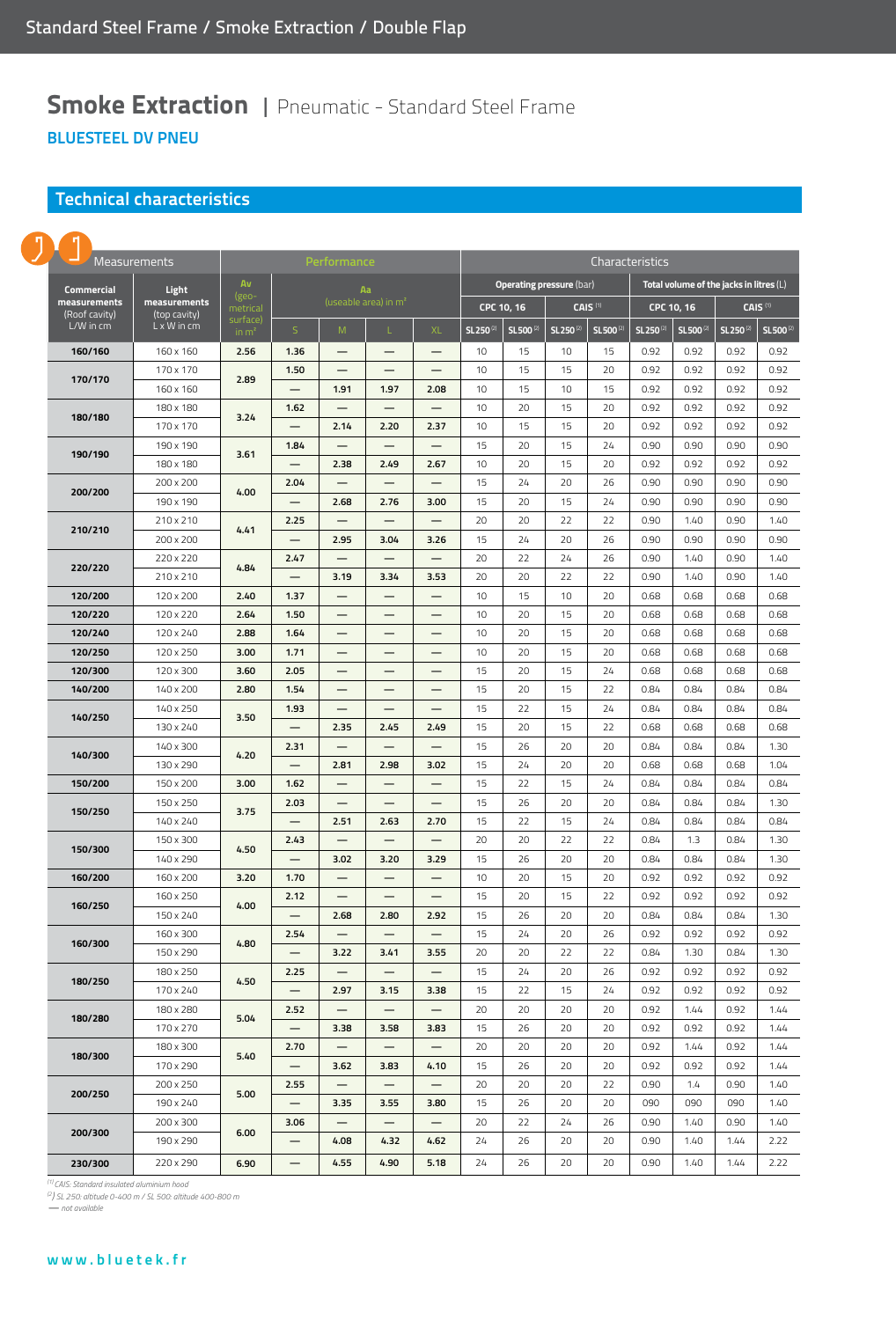## **Smoke Extraction** | Pneumatic - Standard Steel Frame **BluesteEL DV PNEU**

### **Technical sections**





| Commercial reference height | Inside height (A) | height under gutter (B) |
|-----------------------------|-------------------|-------------------------|
| 310                         | 310 mm            | 257 mm                  |
| 350                         | 350 mm            | 297 mm                  |
| 420                         | 420 mm            | 367 mm                  |
| 500                         | 500 mm            | 447 mm                  |